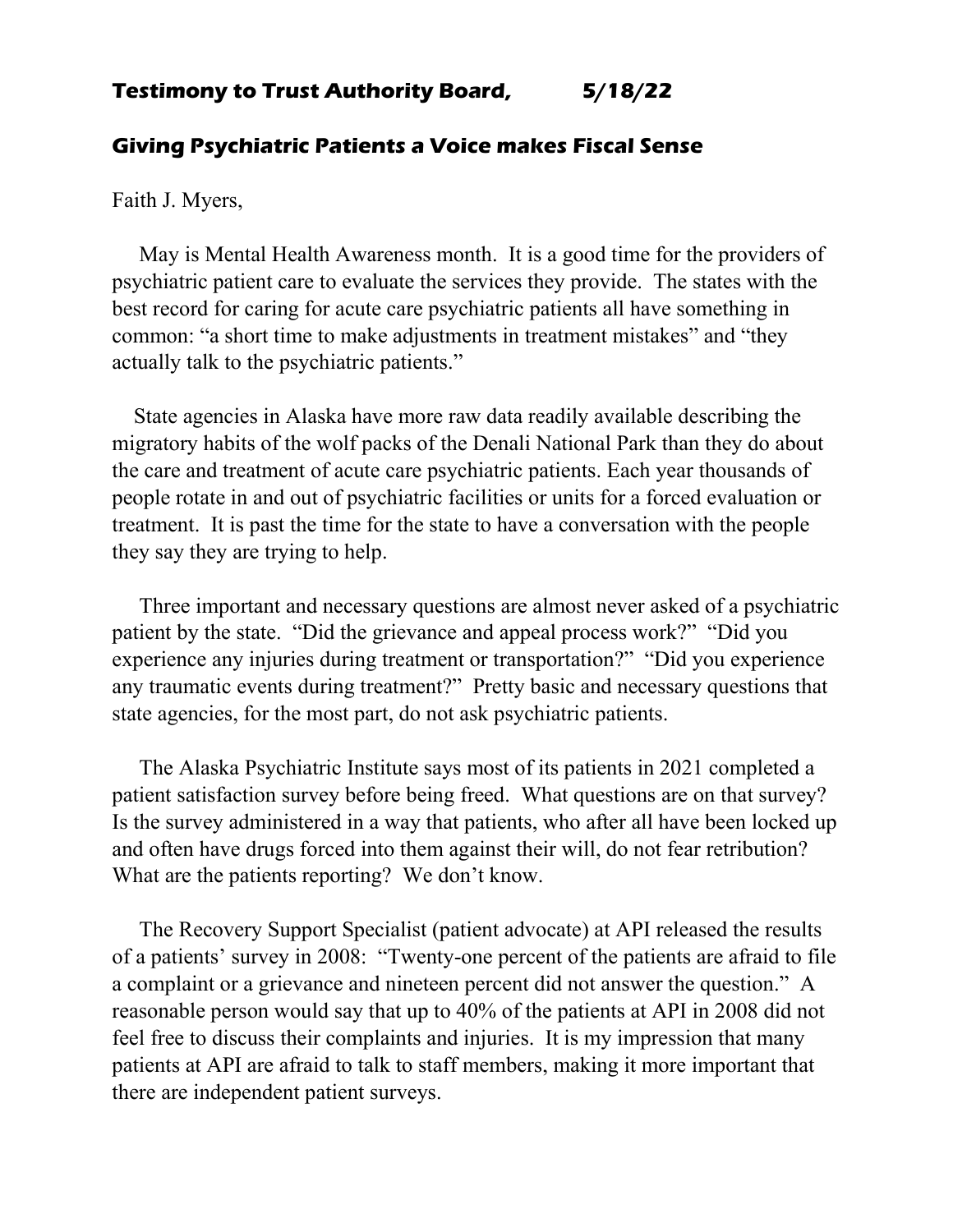The Alaska Psychiatric Institute in 2021 had an operating budget of \$39,813,800. The number of patients--862. The cost per patient per day-about \$3000. The number of patient grievances--235. Over 25% of patients are so unsatisfied they file grievances. We have no idea what they are about. Often, API just ignores them on the grounds the person is mentally ill. There are about a dozen other acute care psychiatric facilities or units around the state. Psychiatric patients could offer valuable insight into how to improve their treatment and protection, but nobody is paying attention.

 There are legitimate concerns by patient advocates that psychiatric patients during the grievance process are not given a voice. The CEO of the hospital writes the grievance process along with a certification organization. There is no state requirement for an appeal process other than the court system. And the so-called patient advocates work for the hospitals. In the last 30 years, there has never been an independent survey of patients to find out if the grievance and appeal process is protecting patients.

 To my knowledge, no denied grievance has ever been appealed to the Superior Court. One reason is, if the person loses, the state is certain to obtain an attorney fee award against the person, most likely resulting in the loss of the person's Permanent Fund Dividend. I didn't file an appeal of a grievance denial for this very reason.

 When psychiatric patients with complaints are not questioned or interviewed by an independent surveyor, psychiatric facilities or units are able to keep secrets. In 2017, there were 50 patient-on-patient assaults at the Alaska Psychiatric Institute. There was no public airing of how that many patients ended up getting assaulted. Currently with no on-going independent oversight, legitimate psychiatric patient complaints can be discounted by hospital staff.

 Many, if not most psychiatric patients report the experience of being handcuffed, transported and hospitalized was a worse experience than whatever brought them into the hospital in the first place. If the state truly wants to help people diagnosed with serious mental illness and hospitalized, it should be asking questions of patients, accepting the answers, facilitating a legitimate independent grievance process, and implementing changes to reduce patient injuries and trauma and improve patient outcomes.